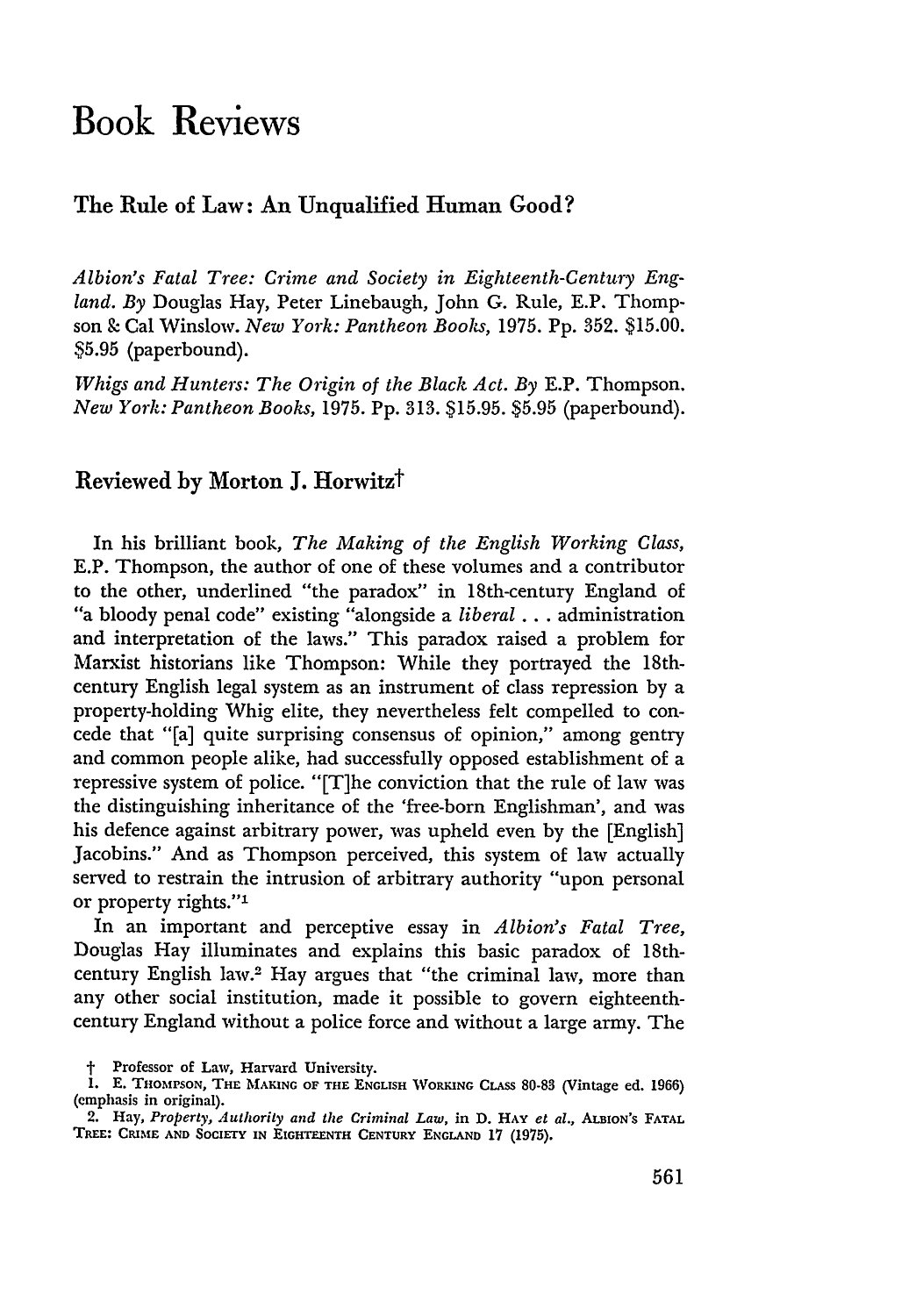ideology of the law was crucial in sustaining the hegemony of the English ruling class."

Hay's emphasis on "legal ideology" as a major instrument of class domination marks a major departure in the neo-Marxist understanding of the role of law. Hay recognizes that "terror alone could never have accomplished those ends."<sup>4</sup> Indeed, despite an increasingly bloody penal code, which imposed the death penalty "to protect every conceivable kind of property from theft or malicious damage," "[t]he available evidence suggests that, compared to some earlier periods, the eighteenth-century criminal law claimed few lives."' **A** series of discretionary institutions running from prosecutorial discretion to the widespread use of pardons by the Crown saved many offenders from the gallows.

But amidst the evidence he has gathered of modest state powers of enforcement as well as of a major disparity between a harsh law on the books and a more lenient law in practice, how can Hay still maintain that "more than any other social institution" the criminal law sustained the "hegemony" of class rule? To deal with that problem, he focuses upon the use of criminal law as one of the "chief ideological instruments" of the ruling class, an instrument that combined "terror" with "discretion" to mold "the consciousness by which the many submitted to the few."<sup>6</sup>

It is impossible in this short review to convey fully the detail, the texture, and the subtlety of Hay's demonstration of how the prevailing legal ideology combined "majesty, justice and mercy" to ensure class rule.7 Briefly, Hay contends that the use of legal ideology "as an instrument of authority" also made it "a breeder of values" so that "English justice became [an] important focus of beliefs about the nation and the social order."<sup>8</sup>

The punctilious attention to forms, the dispassionate and legalistic exchanges between counsel and the judge, argued that those administering and using the laws submitted to its rules. The law thereby became something more than the creature of a ruling class-it became a power with its own claims, higher than those of prosecutor, lawyers, and even the great scarlet-robed assize judge himself.9

- *3. Id.* at **56.**
- 4. *Id.* at 25.
- *5. Id.* at 22.
- *6. Id.* at 26.
- *7. Id.*
- **8.** *Id.* at **58-59.** *9. Id.* at **35.**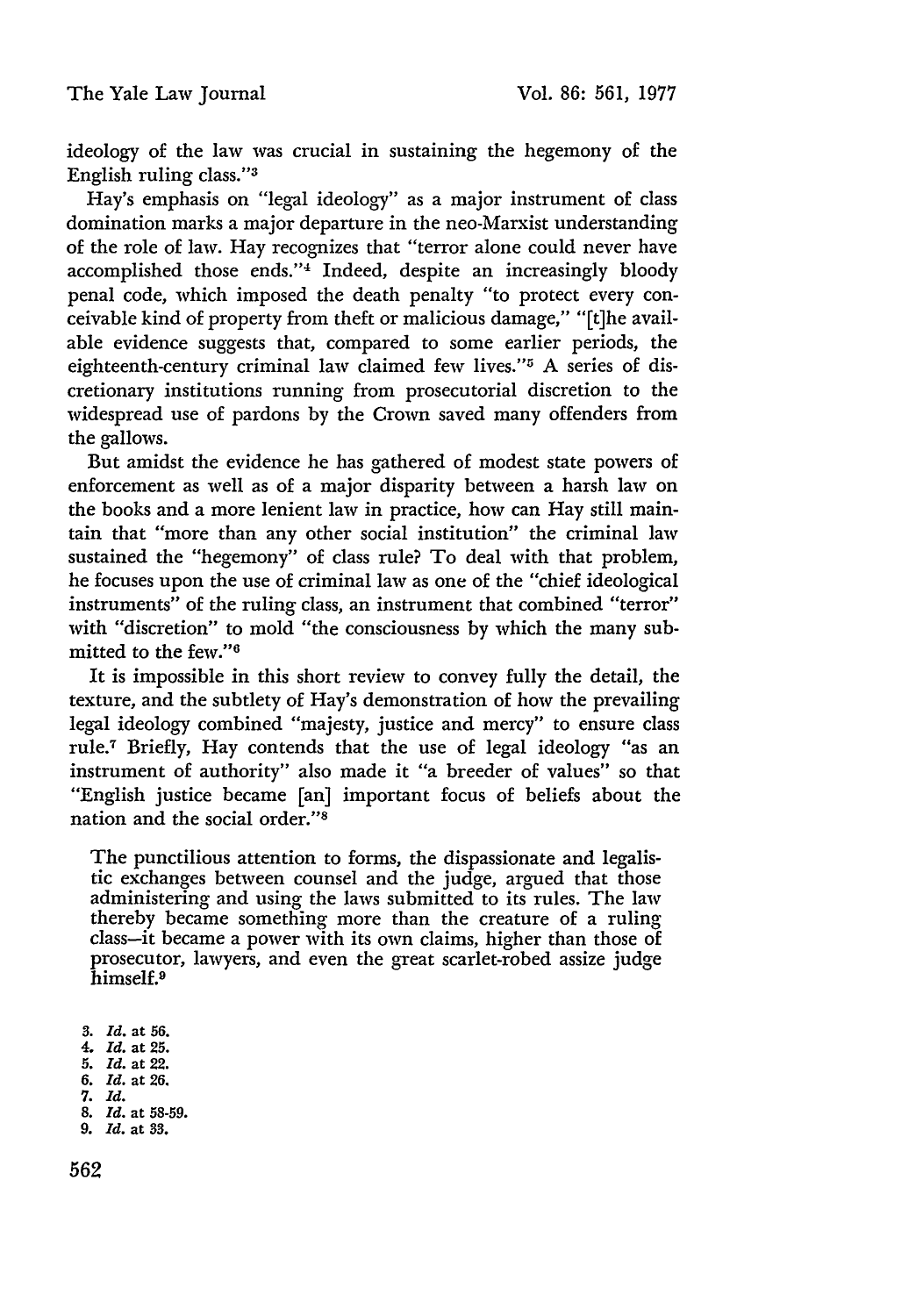Hay thus argues that the "rule of law" as an ideology required the English ruling classes to accept a degree of self-limitation in order to govern effectively. More importantly, he argues that use of legal ideology as a means of social control required that it be believed and acted upon by *both* higher and lower classes. Through a process of internalization the system of laws "became something more than the creature of a ruling class."'10

Hay's important essay is part of a more general reconsideration of the function of law that has been going on among neo-Marxist historians during the past decade. As the dogmatic shadows cast by Stalinism and the Cold War have gradually dissipated, Marxists have finally begun to move away from those simplistic slogans by which thought was dismissed as mere "ideology" and by which law was treated contemptuously as a mere "superstructure" that simply "reflected" class relations.<sup>11</sup> A recent interpretation of Marx's political theory, for example, has convincingly demonstrated that Marx himself consistently asserted a regular interaction between "substructure" and "superstructure" through which thought, values, and social arrangements actually do affect consciousness and, ultimately, history.<sup>12</sup> Similarly, in his recent book on slavery, America's leading Marxist historian, Eugene Genovese, has devoted an entire section to discussing "The Hegemonic Function of the Law," in which he has perceptively argued that legal systems are relatively autonomous: $13$ 

Only possession of public power can discipline a class as a whole, and through it, the other classes of society. The juridical system may become, then, not merely an expression of class interest, nor even merely an expression of the willingness of the rulers to mediate with the ruled; it may become an instrument by which the advanced section of the ruling class imposes its viewpoint upon the class as a whole and the wider society. The law must discipline the ruling class and guide and educate the masses. To accomplish these tasks it must manifest a degree of evenhandedness sufficient to compel social conformity; it must, that is, validate itself ethically in the eyes of the several classes, not just the ruling class.<sup>14</sup>

*10. Id.*

<sup>11.</sup> Some Marxist thinkers postulate that the fundamental aspects of a society are its methods of producing and distributing goods; they term this economic system the society's substructure. They theorize that all other aspects of a culture-e.g., its laws, politics, arts-are reflections of this substructure. Hence they pejoratively refer to these other cultural phenomena as superstructure.

<sup>12.</sup> **S. AVINERI, THE SOCIAL AND POLITICAL THOUGHT OF KARL MARX** 134-49 **(1968).**

**<sup>13.</sup> E. GENOVESE, ROLL, JORDAN, ROLL: THE WORLD THE SLAVES MADE** 25-49 (1974). 14. *Id.* **at 27.**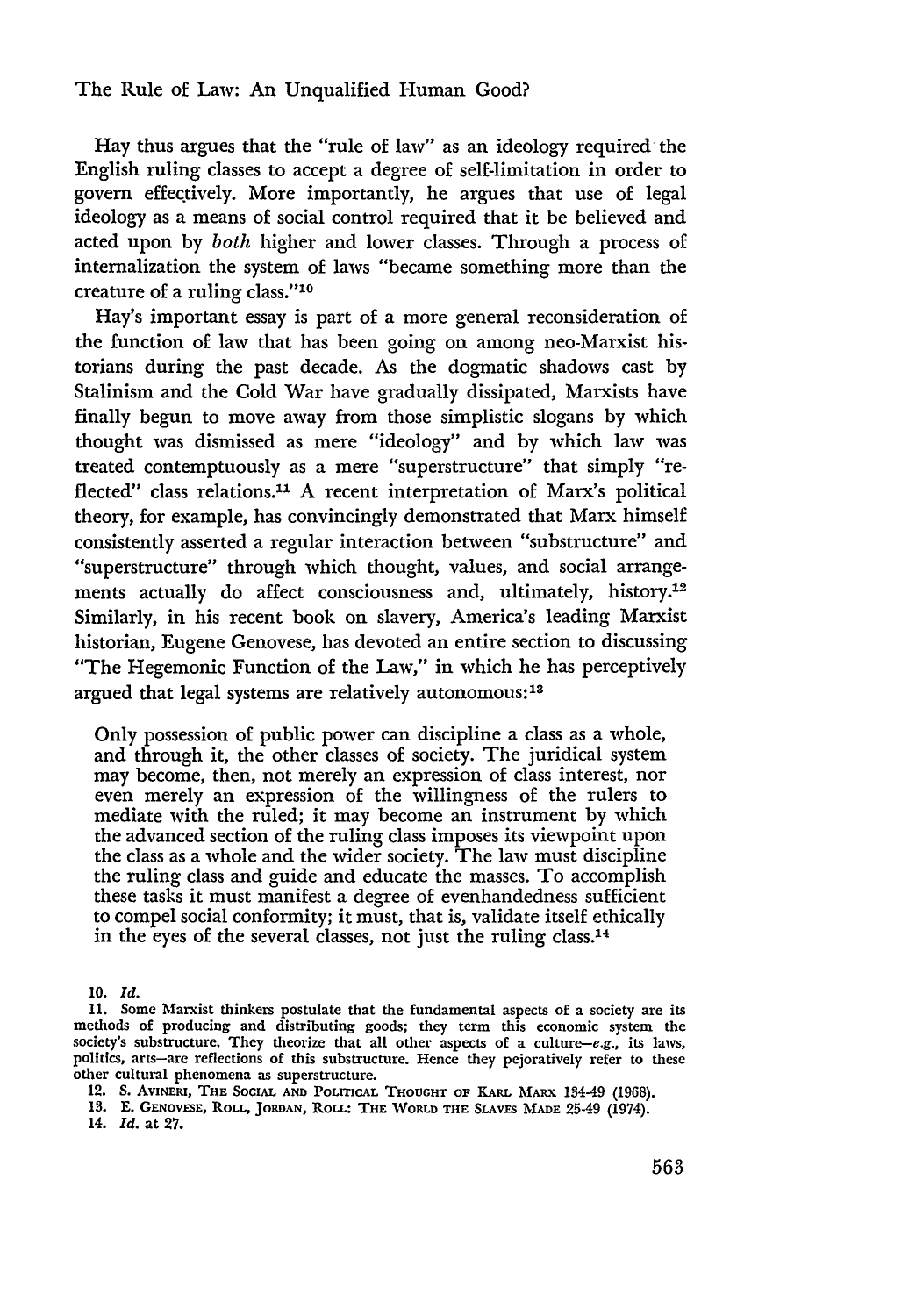E.P. Thompson's latest book, *Whigs and Hunters,* stands in a perplexing relationship to these recent neo-Marxist contributions to the understanding of the function of law. Except for an excellent theoretical postscript on "The Rule of Law," which I will discuss in a moment, *Whigs and Hunters* is a surprisingly disappointing book. Its immediate purpose is to explain the origin of the Black Act of 1723 by which Parliament, without so much as a pause, substantially **ex**tended capital punishment to include a number of relatively petty offenses. Although the Black Act was initially drafted to punish "blacking" *(i.e.,* poaching) in royal forests under various disguises, including blackened faces, it was almost immediately expanded by judicial interpretation to cover other crimes never contemplated at its passage. The Act, Thompson writes, "signalled the onset of the flood-tide of eighteenth-century retributive justice,"<sup>15</sup> which substantially increased the brutality of the English penal code.

Thompson's discussion of the passage of the Act leads him in characteristic fashion to assemble a wealth of social and economic detail about the forest economy and the people who occupied it, as well as about the general political climate under Walpole which made passage of the Act possible. Thompson's most general argument is that the Act represented the culmination of a social and economic struggle through which a "customary" economy of forest dwellers was destroyed and replaced by a market-oriented regime based on "capitalist property rights." In Thompson's view "[t]he forest conflict was, in origin, a conflict between users and exploiters."'16 "During the eighteenth century one legal decision after another signalled that the lawyers had become converted to the notions of absolute property ownership," which, in turn, signaled the destruction of the customary "use-right" whose "messy complexities" were abhorred by the law. $17$ 

Unlike his earlier book, however, the ratio of interesting theoretical generality to undigested historical detail is too small. *Whigs and Hunters* constantly dwells on minor facts without indicating why we would care to know about them. Indeed, one is finally unconvinced that the entire subject has yielded enough general insight to have justified Thompson's prodigious research.

From his postscript on "The Rule of Law," one senses that Thompson himself doubted whether he had succeeded:

**<sup>15.</sup> E. THOMPSON, WHIGS AND HUNTERS: THE** ORIGIN **OF THE BLACK ACT 23 (1975).**

**<sup>16.</sup>** *Id.* **at 244-45.**

**<sup>17.</sup>** *Id.* **at** 241.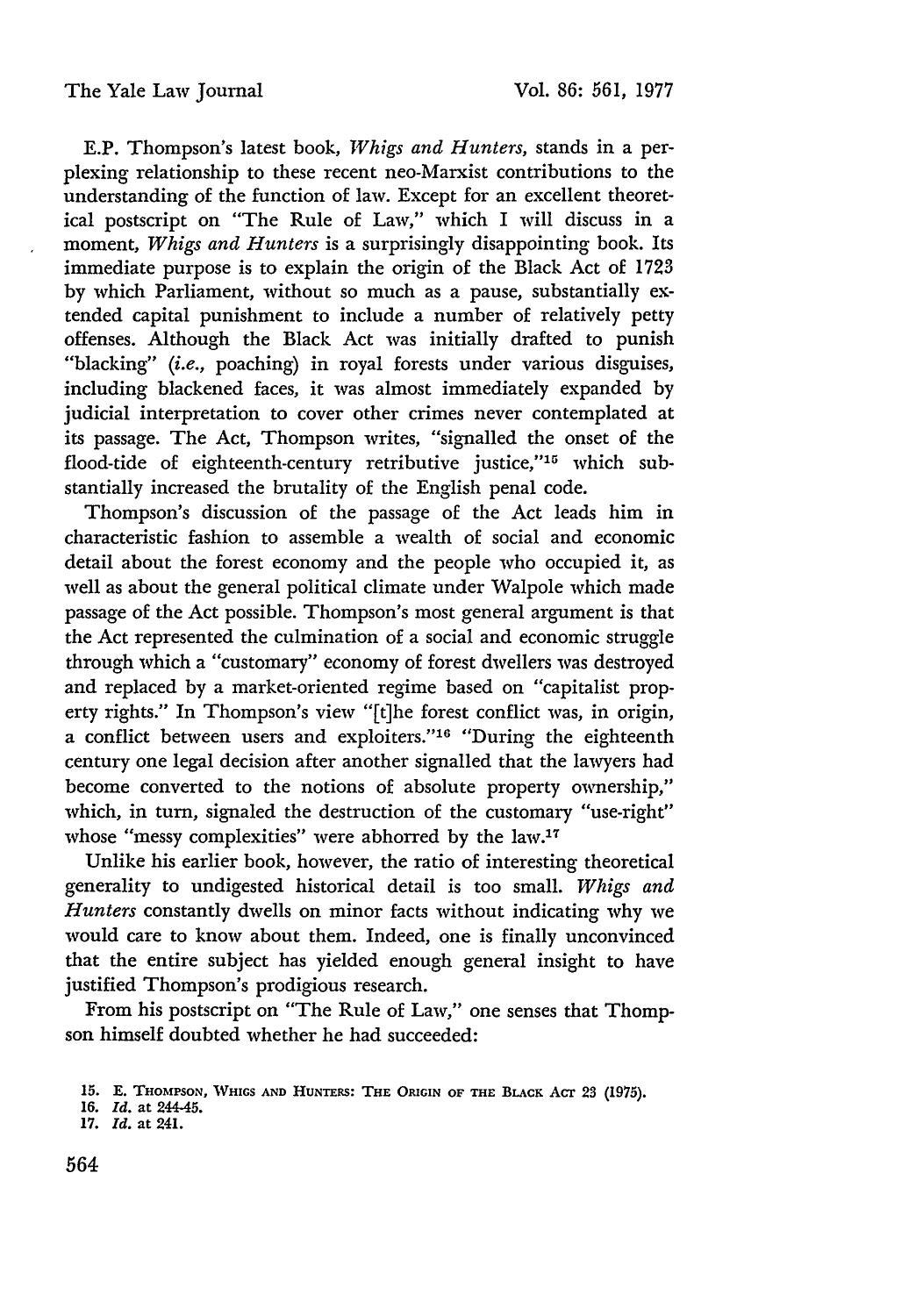## The Rule of Law: An Unqualified Human Good?

I sit here in my study, at the age of fifty, the desk and floor piled high with five years of notes, xeroxes, rejected drafts, the clock once again moving into the small hours, and see myself, in a lucid instant, as an anachronism. Why have I spent these years trying to find out what could, in its essential structures, have been known without any investigation at all?<sup>18</sup>

Thompson attempts an answer. He accepts, on the one hand, "some part of the Marxist-structural critique; indeed, some parts of this study have confirmed the class-bound and mystifying functions of the law." On the other hand, he "reject[s] its ulterior reductionism and would modify its typology of superior and inferior (but determining) structures."<sup>19</sup>

Then, in some extraordinary passages, Thompson brilliantly elaborates the neo-Marxist conception of legal ideology as an autonomous instrument of social control:

The essential precondition for the effectiveness of law, in its function as ideology, is that it shall display an independence from gross manipulation and shall seem to be just.

 $\cdots$ 

**...** [Moreover,] it was inherent in the very nature of the medium which [the 18th-century gentry] had selected for their own self-defence that [the law] could not be reserved for the exclusive use only of their own class. **...**

 $\cdots$ 

The rhetoric and the rules of a society are something a great deal more than sham. In the same moment they may modify, in profound ways, the behaviour of the powerful, and mystify the powerless. They may disguise the true realities of power, but, at the same time, they may curb that power and check its intrusions."<sup>20</sup>

What is disappointing about Thompson's book is that he rarely applies these thoughts to the historical materials themselves. Instead, the book's central thrust is to expose the mystifying functions of the law and to strip away its claim to class neutrality. The basic strategy of its argument is precisely to engage in the sort of reductionism that Thompson so severely (and perhaps self-critically) finally deplores.

I do not wish to be understood as arguing that historians should abandon the task of exposing the mystifying functions of law. Far too little of this presently is done by American legal historians, who as a

18. *Id.* at **260.**

**19.** *Id.* 20. *Id.* at **263-65.**